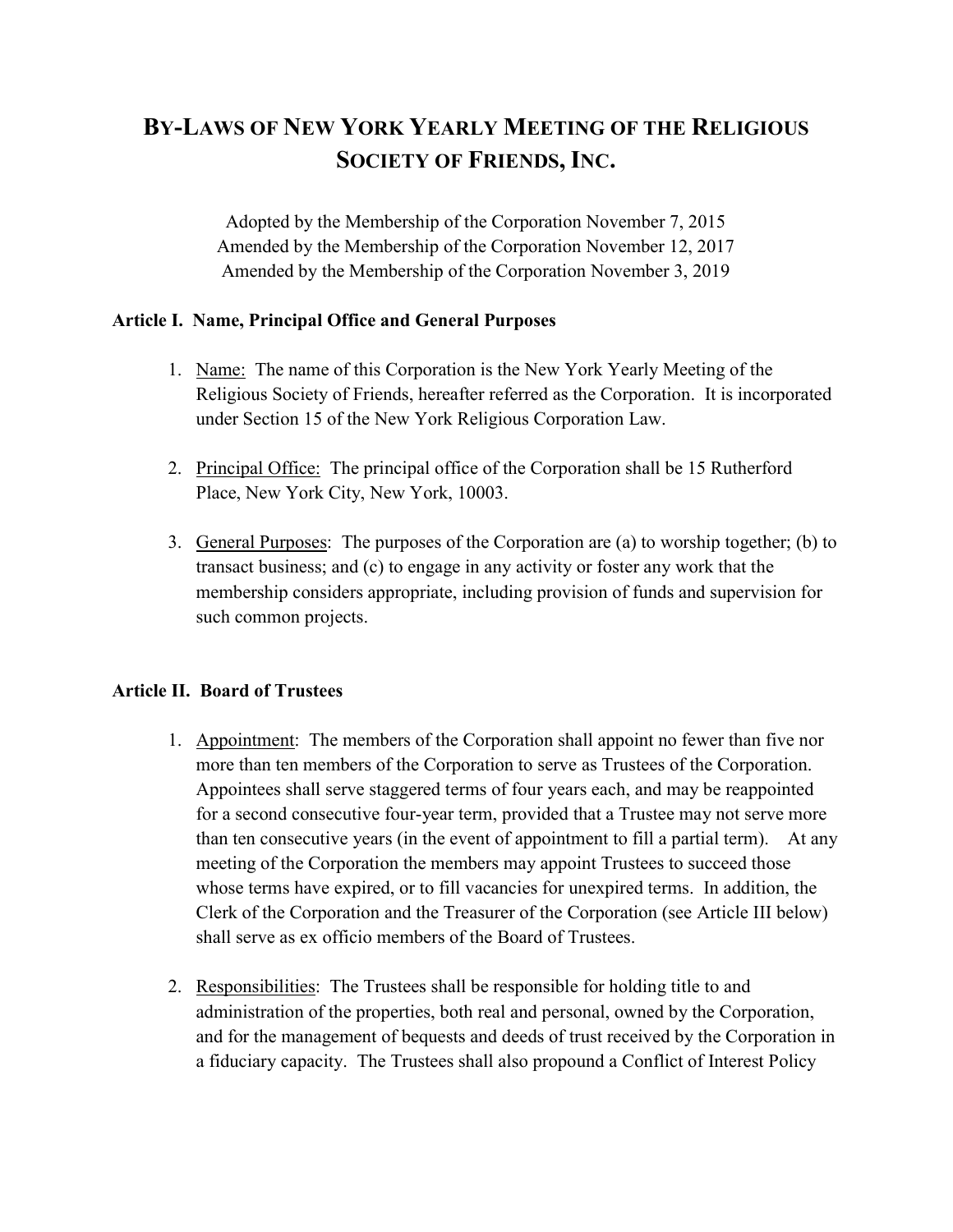and a Policy for Related Party Transactions that comply with the requirements of New York Religious Corporations Law.

- 3. Officers of the Trustees: The Trustees shall appoint from their own number a Clerk, an Assistant Clerk, a Recording Clerk and a Financial Clerk who shall oversee the receipt, disbursement, investment, reporting, record-keeping and accounting for funds held by the Corporation in trust, or otherwise entrusted to the management and supervision of the Board of Trustees, and shall report regularly to the Trustees with respect to such funds. No employee of the Corporation shall serve as Clerk of the Trustees.
- 4. Meetings: The Trustees shall meet at such times as they may determine upon not less than 30 days' notice, or may fix by adjournment. Special meetings may be called by the Clerk of the Trustees, or by the Recording Clerk of the Trustees upon the request of two Trustees. At least ten (10) days' notice of special meetings shall be given to each Trustee, and the purpose for which the meeting is called shall be stated. Notice requirements as set forth in this Article II Section 4 may be waived upon unanimous consent of all Trustees. The Trustees must meet at least once every year. Every meeting of the Trustees shall be minuted.
- 5. Quorum: A majority of the Trustees shall constitute a quorum for the transaction of business. Ex officio members shall not be counted to determine whether a quorum is present.
- 6. Reports: The Trustees shall report annually to the Corporation.
- 7. Limitations on Responsibilities and Liabilities: The responsibilities of the Trustees are limited to those set forth in Section 2 above. In particular, the Trustees are not responsible to the Corporation or to any person for the oversight of the Operating Budget of the Corporation, or for the retention, hiring, training or supervision of employees or volunteers who perform work on behalf of, and with the authority of, the Corporation, nor do the trustees have authority over the spiritual concerns and programs of the Corporation.

### Article III. Officers

1. Officers of the Corporation: The Corporation shall appoint the following Officers: Clerk, Assistant Clerk, Recording Clerks and Treasurer. It may also appoint other Officers as need may arise, including one or more assistant treasurers. The Clerk of the Trustees shall serve as President of the Corporation, the Assistant Clerk of the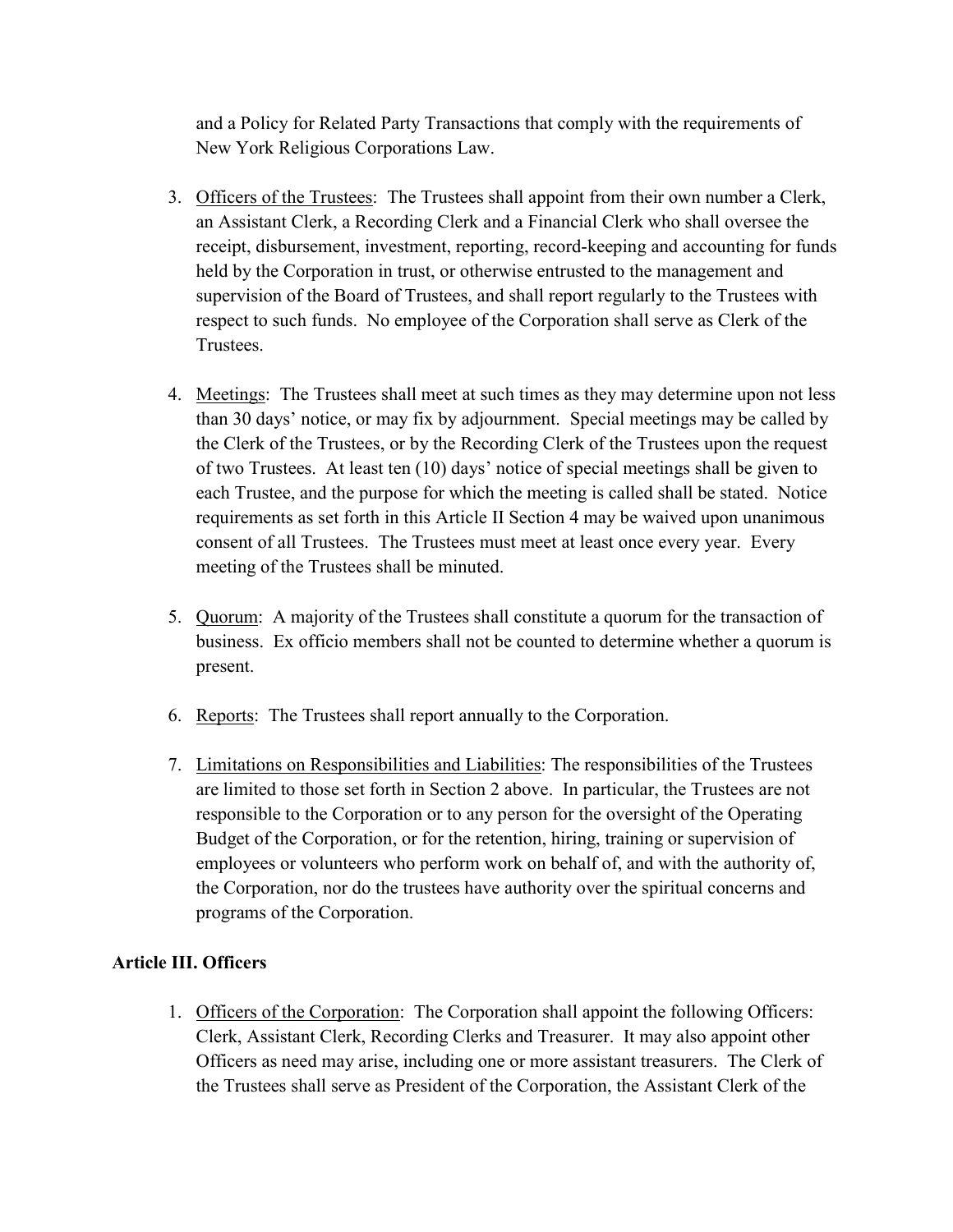Trustees shall serve as Vice President of the Corporation and the Recording Clerk of the Trustees shall serve as Secretary of the Corporation.

- 2. Clerk of the Corporation: The responsibilities of the Clerk of the Corporation are to conduct business sessions, see that the business is properly presented to the Corporation for consideration, and announce decisions when made. The Clerk keeps an accurate set of minutes, properly dated and signed, showing all matters discussed and actions taken. The Clerk carries out the instructions of the Corporation and signs documents on its behalf.
- 3. Assistant Clerk of the Corporation: The responsibilities of the Assistant Clerk are such as the Clerk may delegate.
- 4. Recording Clerk of the Corporation: The responsibilities of the Recording Clerk are to write minutes of any business meeting of the Corporation, subject to the members' approval.
- 5. Treasurer of the Corporation: The responsibilities of the Treasurer are to receive and disburse funds with respect to the Operating Budget of the Corporation, and to receive and disburse funds held by the Corporation in trust, or otherwise entrusted to the management and supervision of the Board of Trustees, in consultation with the Financial Clerk of the Trustees and subject to the approval of the Trustees. The Treasurer keeps the account books of the Corporation in consultation with the Financial Clerk of the Trustees and subject to the approval of the Trustees with respect to funds held by the Corporation in trust, or otherwise entrusted to the management and supervision of the Board of Trustees, and reports regularly to the members of the Corporation. If Assistant Treasurer(s) are appointed, they shall also be Officers of the Corporation.
- 6. Officers shall be appointed by the members of the Corporation at any duly noticed meeting of the Corporation.

### Article IV. Membership

- 1. Designation: Members of the Corporation shall be those persons having made application to and been accepted into membership in any monthly meeting affiliated with the New York Yearly Meeting of the Religious Society of Friends.
- 2. Authority: The governing authority of the Corporation shall be vested in its Members. All decisions and actions shall be taken at duly noticed meetings of the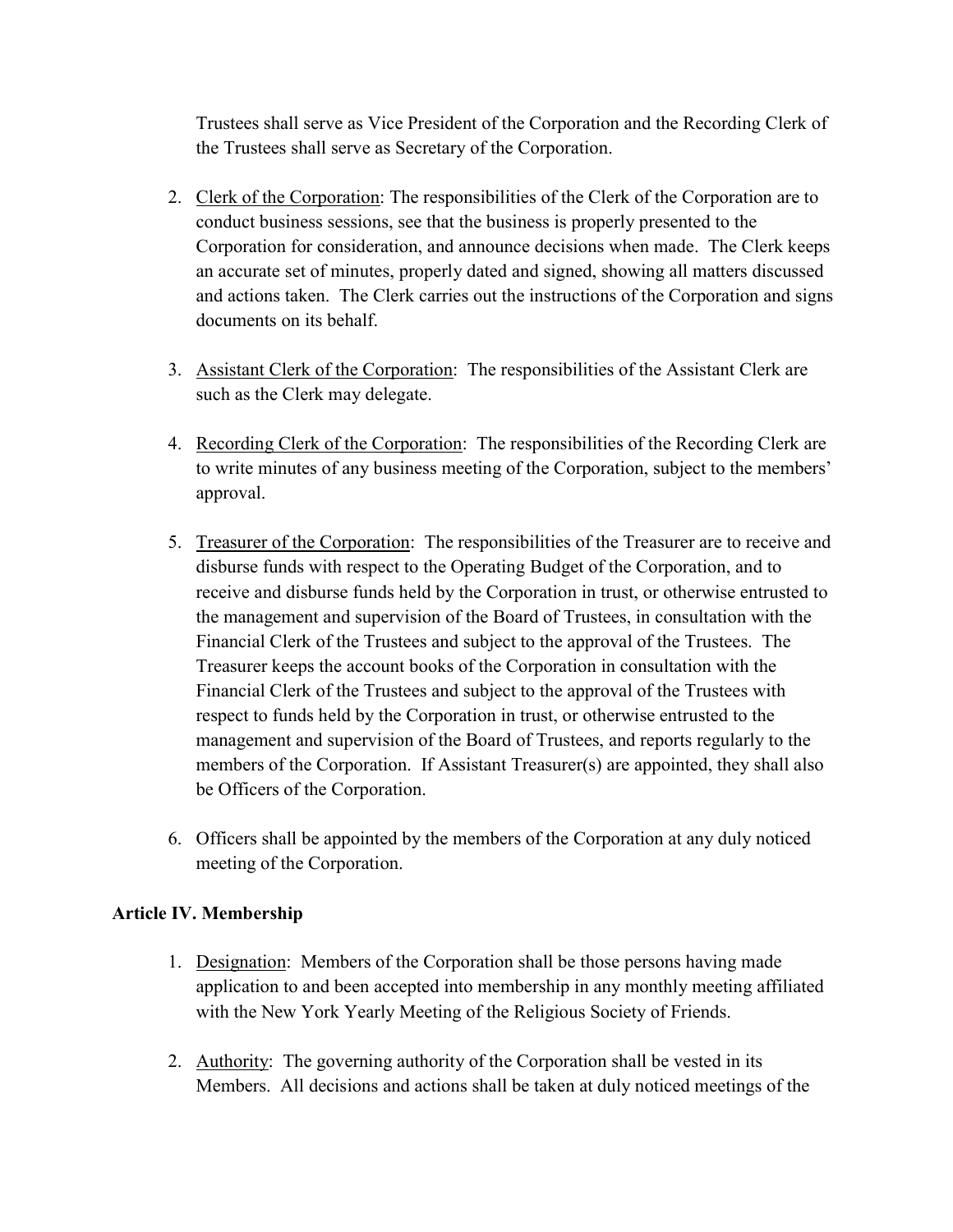Corporation by the process of seeking unity in the manner of Friends as may be set forth from time to time in Faith and Practice: The Book of Discipline of the New York Yearly Meeting of the Religious Society of Friends.

- 3. Attenders: Attenders are those who have not applied for and been accepted to membership in a monthly meeting, but who manifest a continuing interest in the life of the meeting or the work of the Corporation. Attenders are welcome to participate in the activities of the Corporation in such manner as may be discerned by the members of the Corporation, but attenders may not serve as Clerks, Treasurer or Trustee, or on the financial, advancement or nominating Committees of the Corporation. Decisions in meetings of the Corporation are made by members only.
- 4. Limitations on Liability: No individual Member or monthly meeting shall be liable to the Corporation or its creditors for any indebtedness or liability of the Corporation, and any and all creditors of the Corporation shall look only to the assets of the Corporation for satisfaction of any debt, obligation or liability.

## Article V. Meetings of the Corporation ("Sessions")

- 1. Annual Meeting: The Annual Meeting of the Corporation ("Summer Sessions") shall take place at a time and place to be announced by the Clerk, ordinarily in July of each year. The members shall be given at least sixty (60) days' notice thereof.
- 2. Other Meetings: Other meetings of the Corporation ("Spring Sessions" or "Fall Sessions") may be convened by the Clerk. The members shall have at least thirty (30) days' notice thereof, and six (6) days' notice of any rescheduled meeting.
- 3. Business Placed Before the Meeting: Any duly-noticed meeting of the New York Yearly Meeting for the conduct of business shall constitute a meeting of the Corporation. At any meeting of the Corporation, members may act upon any order of business properly placed before them, including seasoned concerns and necessary business that is placed on the Agenda by the Clerk.
- 4. Presiding Officer: The Clerk (or, in the case of incapacity, unwillingness or unavailability to serve, or a conflict of interest) the Assistant Clerk or other designee shall preside over any meeting of the Corporation at which business will be transacted.

### Article VI. Committees of the Corporation